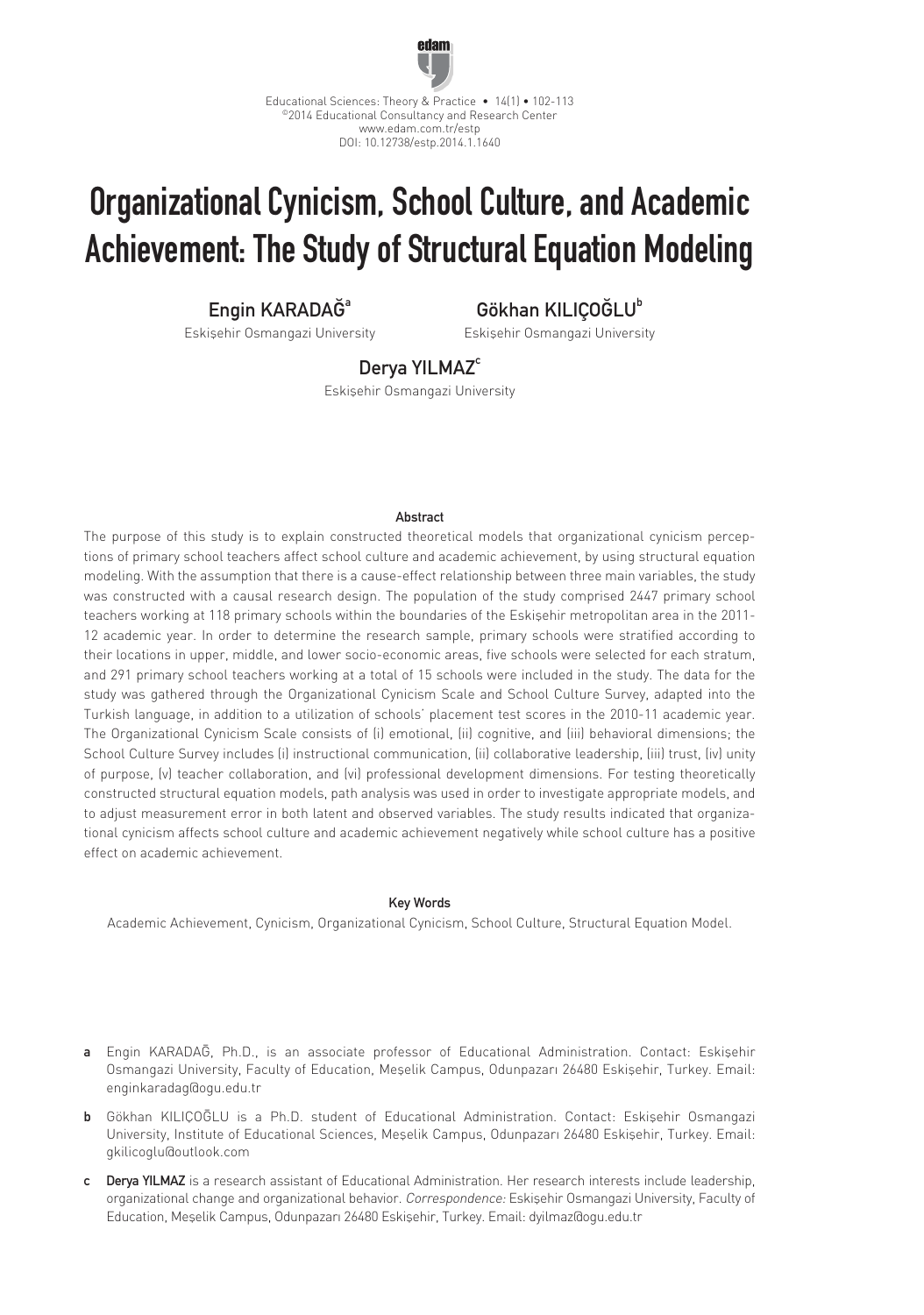Cynicism, mentioned frequently and discussed in different disciplines in recent times, emerged in ancient Greek civilization as "a school of thought and way of life." The origin of the concept is thought to have been derived from the Greek word "kyon," meaning "dog" or a school in Cynosarges located near Athens at that time. Although the first cynic character in history is seen as Antisthenes, who was Socrates' student, Diogenes of Sinop overshadowed him with his honesty and enlightening ideas that marked the period. Other cynics believed in people rather than institutions; they despised and insulted eminent foundations like religion and the government, finding them unnecessary. Cynics during that period also wanted the elimination of traditions in order to reach freedom and selfsufficiency for a better life. Furthermore, they refused conventional notions of happiness like money, power, and fame, and sought happiness in the pursuit of virtue. The emphasis on this doctrine turned into a contemptuous and unwilling negative attitude, which emerged as a general suspicion of the honesty of people and public statements at the end of the 18<sup>th</sup> and beginning of the 19<sup>th</sup> century. This modern definition of cynicism is in contrast to its definition in ancient philosophy which emphasizes "virtue and moral freedom in liberation from desire" (Brandes, Dharwadkar, & Dean, 1999; Dean, Brandes, & Dharwardkar, 1998; Mazella, 2007; Russell, 1972).

Cynicism, which has its roots in ancient Greek civilization, is seen today as a personality disorder, and from *a* psycho-analytic point of view, it is a state in which one possesses a negative ethic with (*i*) the person's goodness, (*ii*) internal unrest, and (*iii*) linguistic actions (Eiguer, 1999) or one's disbelief in his own world in true friendship, love, or concern for others (Bonime, 1966). From *a socio-analytical point of view*, cynicism is sharing of a belief that a particular institution or system lacks the capacity for approaching others with love and faith (Sievers, 2007). The relevant literature about cynicism provides various definitions and conceptualizations; the concept of cynicism is addressed under six basic frameworks by different scholars in terms of (*i*) personality cynicism (Cook & Medley, 1954), (*ii*) social and institutional cynicism (Kanter & Mirvis, 1989), (*iii*) professional cynicism (O'Connell, Holzman, & Armandi, 1986), (*iv*) employee cynicism (Andersson, 1996), (*v*) organizational change cynicism (Wanous, Reichers, & Austin, 1994), and (*vi*) organizational cynicism (Dean et al., 1998). The conceptualization of cynicism has been different in the context of different studies conducted by researchers, but the common focal point of them all is the fact that cynicism is a negative (*i*) belief, (*ii*) emotion, and (*iii*) behavior (Brandes et al., 1999; Dean et al., 1998). In fact, cynicism is often incorrectly referred to as "skepticism" and "distrust" in the literature. Even though some authors (Kanter & Mirvis, 1989; Reichers, Wanous, & Austin, 1997) have tried to distinguish these concepts from each other structurally, a consensus has not yet been reached in the literature. However, cynicism is clearly separate from other behaviors and feelings. Cynicism completely depends on an individual's own experiences, and it contains intensely emotional aspects such as frustration, disappointment, shame, and disgust (Brandes et al., 1999; Dean et al., 1998). For example, cynics are not very optimistic about organizational change due to thinking of repeated failures (Stanley, Meyer, & Topolnytsky, 2005).

# **Organizational Cynicism**

While cynicism is an innate personality trait reflecting generally negative emotions and perceptions like frustration about human behavior*,*  organizational cynicism refers to negative attitudes toward one's employing organization that are composed of cognitive (belief), affective (affect), and behavioral (behavior) dimensions which are (*i*) one's belief that the organization lacks integrity, (*ii*) a negative affect toward the organization, and (*iii*) tendencies towards disparaging and exhibiting critical behaviors toward the organization that are consistent with these beliefs and affects (Abraham, 2000; Andersson, 1996; Dean et al., 1998, p. 345). More specifically, for the cognitive dimension, cynics believe that organizations exhibit a lack of principles constituting organizational integrity like fairness, honesty, and sincerity. For the affective aspect, they have tendencies to exhibit emotional reactions such as fear, anger, hate, disgust, contempt, and shame towards the organization. For the behavioral dimension, cynics may tend to show negative behaviors by pretending, condescending, and making pessimistic predictions about the future course of action in the organization, while being cynical and arrogant; that is, far from having traits like sincerity, openness, and honesty (Brandes, et al., 1999; Dean et al., 1998).

Organizational cynicism that is expressed as harmful behavior has some triggers like organizational, individual, and social variables. Organizational change efforts (Ferres & Connel, 2004), management support and psychological resistance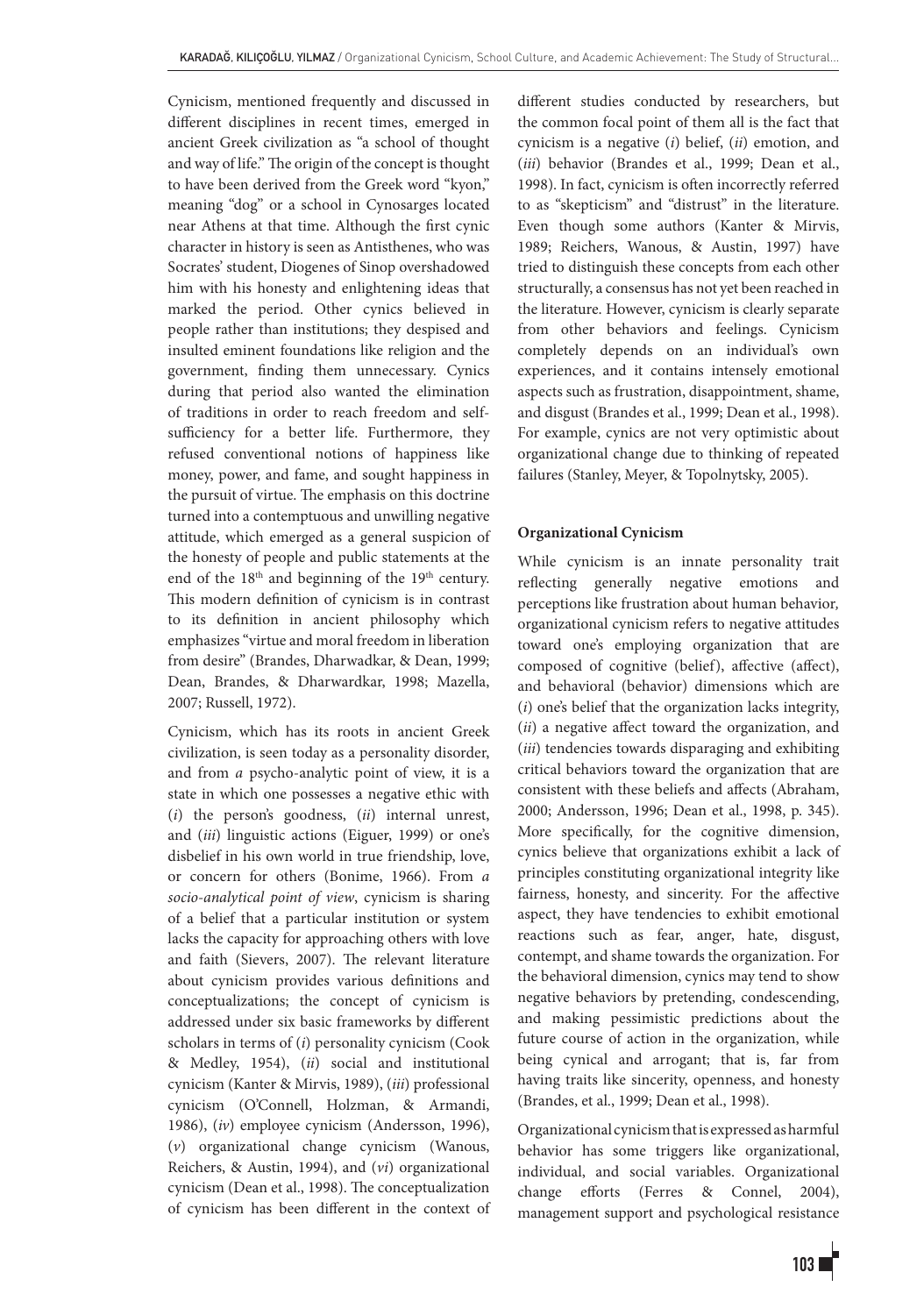(Cole, Bruch, & Vogel, 2006), excessive stress, dissatisfaction with organizational expectations, low social support, lack of incentives for improving employee motivation, conflict in organizations, increasing organizational complexity, difficulty in decision making, lack of communication, psychological contract violations (Johnson & Q'Leary-Kelly, 2003; Jordan, Schraeder, Field, & Armenakis, 2007; Reichers et al., 1997), sudden and brutal dismissal of employees, unequal distribution of power in the organization, skepticism, anxiety, social exclusion and obsessive personality disorders of the people in the organization, organizational injustice, traditional work values, long working hours, mobbing, downsizing and restructuring of the organization, distorted images of the organization, differences in employment incomes, low organizational performance, job insecurity, and poor leadership skills (Andersson & Bateman, 1997; Ashford, Lee, & Bobko, 1989; Bernerth, Armenakis, Field, & Walker, 2007; Bommer, Rich, & Rubin, 2005; Cartwright & Holmes, 2006; Eaton, 2000; İnce & Turan, 2011; Lind & Tyler, 1988; Roskies & Louis-Guerin, 1990; Özgener, Ögüt, & Kaplan, 2008; Salancik & Meindl, 1984; Tyler, Rasinski, & McGraw, 2006; Wilhelm, 1993) are all reported as leading factors for organizational cynicism in the literature.

 Cynicism brings about negative consequences as regards employees and the organization. The literature reveals that cynicism decreases employee commitment, employee motivation, and esprit de corps in organizations (Bedeian, 2007; Johnson & Q'Leary-Kelly, 2003; Reichers et al., 1997; Wanous, Reichers, & Austin, 2000; Watt & Piotrowski, 2008), job satisfaction (Abraham, 2000; Bedeian, 2007; Johnson & Q'Leary-Kelly, 2003; Reichers et al., 1997), extra work charge and job performance (Andersson & Bateman, 1997; Dean et al., 1998; Johnson & Q'Leary-Kelly, 2003), organizational citizenship (Andersson & Bateman, 1997; Dean et al., 1998; Reichers et al., 1997), trust of management, inter-organizational communication (Stanley et al., 2005), and altruistic behaviors in the organization (Jordan et al., 2007). On the other hand, organizational cynicism increases employee absences, employee complaints, bad rhetoric, workplace tension, turnover intentions, sarcastic and arrogant attitudes of the employees harming corporate identity (Bedeian, 2007; Dean et al., 1998; Evans, Goodman, & Davis, 2011; Johnson & Q'Leary-Kelly, 2003, Wanous et al., 2000; Wilkerson, Evans, & Davis, 2008), behaviors threatening organizational norms and welfare of the organization (Robinson & Bennett, 1997), unethical behaviors (Andersson & Bateman, 1997; Nair & Kamalanabhan, 2010), organizational alienation (Abraham, 2000), emotional burnout (Cropanzano, Rupp, & Byrne, 2003, Johnson & Q'Leary-Kelly, 2003), and resistance to organizational change (Ferres & Connel, 2004; Reichers et al., 1997; Stanley et al., 2005; Wanous et al., 2000). Therefore, it is possible that organizational cynicism may bring destructive and negative consequences for teachers in educational organizations. Furthermore, it is likely to harm *school culture*: the structure and functioning of the school, as well as the school's beliefs, norms and values, traditions and artifacts. Hence, the theoretical framework of the present study emphasizes school culture.

### **School Culture**

Organizational culture, which forms the basis of the concept of school culture, has become popular in scientific management literature focusing on organizational performance, productivity, managerial effectiveness, and organizational behaviors, and is described using different approaches (Alvesson, 1993; Hofstede, 1998). First, Pettigrew (1979) defined organizational culture as "the system of collectively accepted meaning operating for a group at any time" (p. 574). Peters and Waterman (1982) also describe organizational culture as *a shared set of values,* while Smircich (1983) defines the concept as "shared meaning, perception, beliefs, and values among members of an organization" (p. 345). Schein (1985) provides a more specific definition by emphasizing elements of culture: "a pattern of shared beliefs, assumptions, and value systems among a group of people" (p. 17). According to Schein (1985), these elements that form organizational culture are (*i*) artifacts, (*ii*) values and norms, and (*iii*) underlying assumptions (p. 25). More specifically, artifacts are expressions such as artistic products, myths, symbols, histories of the organization, program and policies of the organization, as well as behavior patterns and their physical implications (communication mechanisms, coordination, decision making). Values reflect the philosophy, ideology, moral and ethical codes, goals, ideals, and standards of the organization, including basic essentials that provide judgments about what is right or wrong. Norms are unwritten social rules and standards expected from organization members in various situations (Hatch, 1997). Trust, cooperation, openness, close friendship, and group conflict are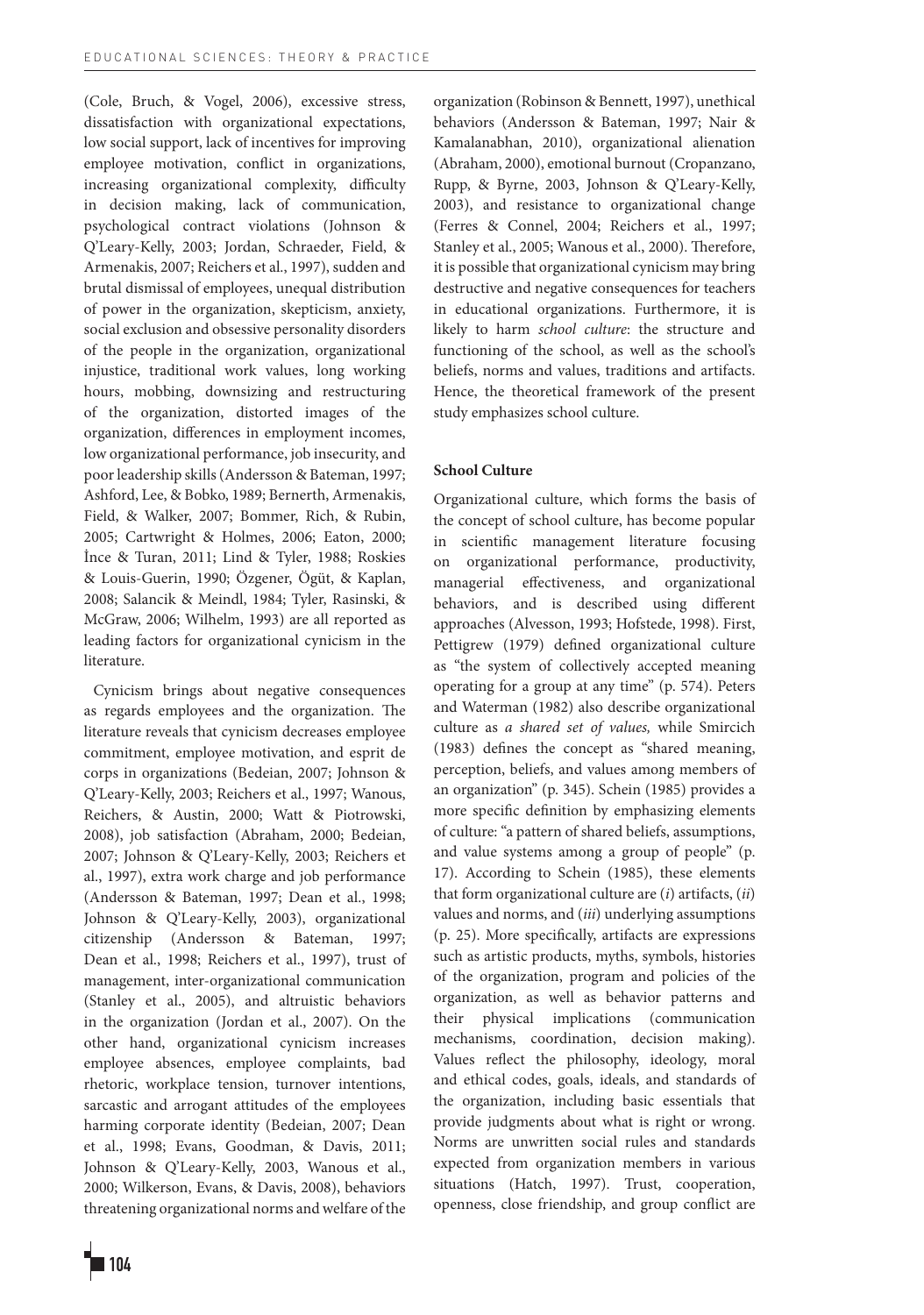examples of values, whereas collegial support and solving discipline problems are examples of norms (Hoy & Miskel, 1991). Underlying assumptions are defined as perceptions and evaluations of organization members and their interpersonal relations (Schneider, 1988). In fact, underlying assumptions express organization members' beliefs about what the truth is and influence how members perceive of, think, and feel about the organization (Hatch, 1997). Thus, organizational culture refers to the effort to understand the meaning, experienced emotions, atmosphere, character, and image of the organization (Hoy & Miskel, 1991).

Similar to organizational culture, *school culture* is a concept developed in educational administration to explore the meaning, character, and atmosphere of educational organizations (Gruenert, 2005). Therefore, there is no universal definition of school culture, but in general, there are views on what better school culture involves. For example, Hopkins, Ainscow and West (1994) define it as observable behavior patterns, norms, values, philosophy, unwritten policies, and procedures. In other words, school culture is a system of behaviors, actions, and observable arrangements developed continuously among its members (Vaill, 1989 as cited in Evans, 1996). Likewise, Deal and Peterson (1990) define school culture as a pattern of values, beliefs, and traditions generated through history of the school. Generally, school culture refers to a set of shared values that guide the actions of teachers, students, and administrators (Heckman, 1993). Stolp and Smith (1995) also define school culture as a set of meanings that includes norms, values, beliefs, traditions, and myths transmitted historically, even though it may be perceived differently by school members. Although different definitions have been formulated by various researchers, school culture can be better understood by its components; namely, observable arrangements, architecture and routines, historical roots, mission, vision and values of the school, stories and tales, and rituals and ceremonies (Deal & Peterson, 1999). Hence, school culture is a set of norms, values, beliefs, rituals, ceremonies, symbols, and stories that provides the personality of the school.

Culture is a significant concept for organizations as it influences them in terms of balance, loyalty, unity, and ability. Findings in the literature show that school culture affects school outcomes (Cheng, 1993; Edmonds, 1979; Fyans & Maehr, 1990). Specifically, a positive school culture influences the motivation of students and teachers, academic achievement of the students, job satisfaction, commitment and cooperation of the teachers, employee dedication and motivation, and structuralization of the school community (Canizo, 2002; Deal & Peterson, 1990, 2000; Giles, 1998; Harris, 2002; Kotter & Heskett, 1992; Masland, 1985; Lima, 2006). Indeed, studies show that one of the important factors affecting student achievement is school culture (Deal & Peterson, 1999; Smith, 2006). Six basic features of school culture in schools with high achievement are (*i*) a shared vision, (*ii*) traditions, (*iii*) collaboration, (*iv*) shared decisionmaking, (*v*) innovation, and (*vi*) communication (Goldring, 2002). Similarly, Gruenert (2000) states that *collaborative school culture* is an effective school culture typology of the culture typologies that influence student achievement most, since working with cooperation and a sense of confidence, purpose, and team spirit is the basis of creativity and productivity in organizations (Pawlas, 1997).

The literature also demonstrates that schools with higher performance possess a school culture that gives importance to concrete indicators such as rituals, traditions, symbols, heroes, stories, and ceremonies (Beare, Caldwell, & Millikan 1989; Bolman & Deal, 1991; Deal & Peterson, 1999), and discrete indicators like beliefs, convictions, values, norms, philosophy, mission, vision, goals, assumptions, and moral values (Alkire, 1995; Beare et al., 1989; Deal & Peterson, 1999; Schein, 1999). Therefore, it is clear that school culture is associated with students' academic achievement (Aidla & Vadi, 2007; Cheng, 1993; Dumay, 2009; Gaziel, 1997; Heck & Marcoulides, 1996). More specifically, higher performance in schools is attributed to effective and strong school cultures, while schools with lower performance are believed to possess negative school culture (Van Der Westhuizen, Mosoge, Swanepoel, & Coetsee, 2005).

As is clear from the theoretical framework, it is expected that organizational cynicism may have negative effects on schools, both on school culture and academic achievement, like it does on other organizations. Taking into account the relationship between school culture and academic achievement explored in many other studies, the purpose of the present study is to explain constructed theoretical models that examine how organizational cynicism perceptions of primary school teachers affect school culture and academic achievement, by using structural equation modeling.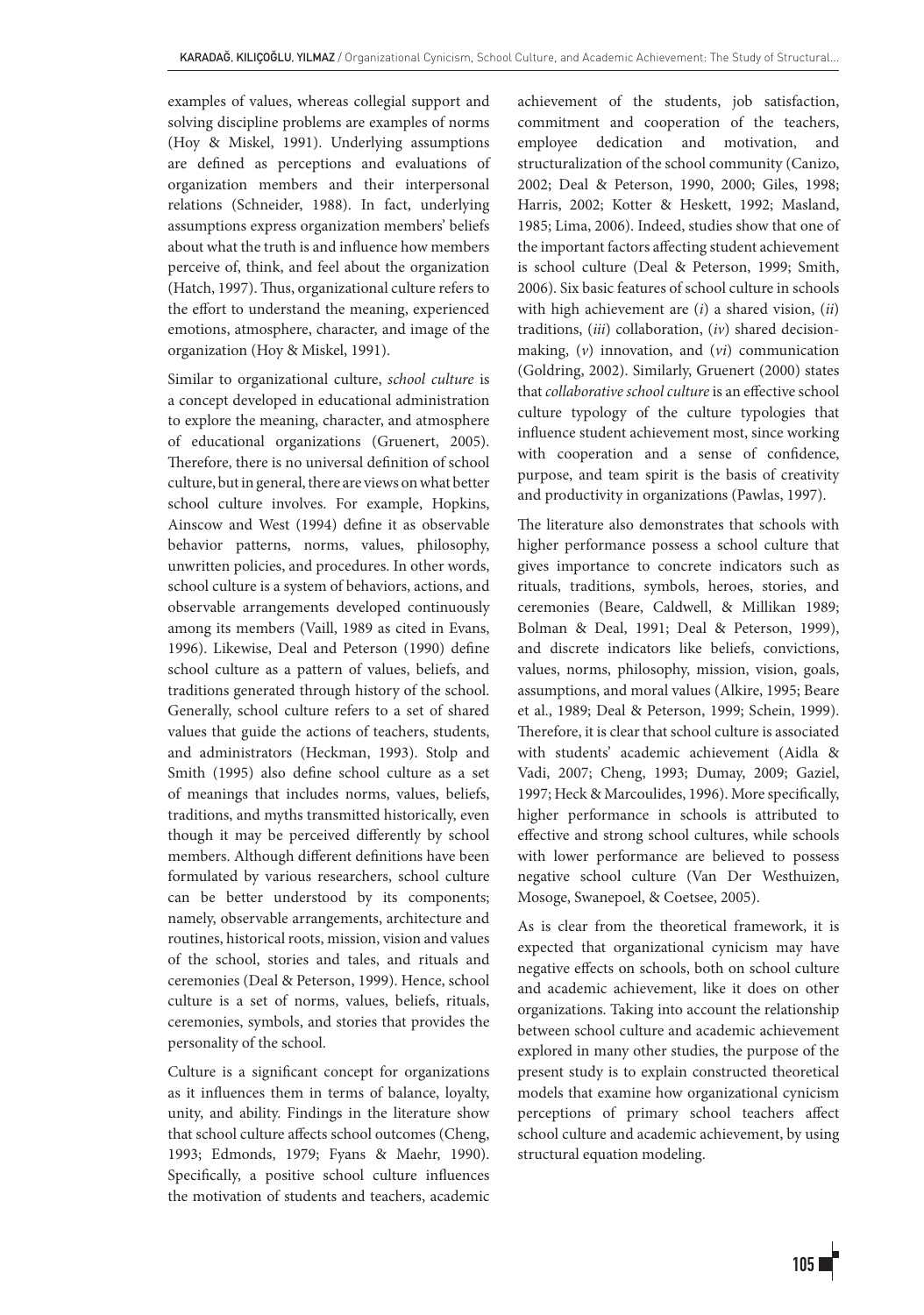## **Method**

## **Research Design**

This study explains constructed theoretical models for how organizational cynicism perceptions of primary school teachers affect school culture and academic achievement, by using structural equation modeling. Two different models were developed based on organizational cynicism. In order to determine the effect of organizational cynicism on school culture in the first constructed model, and the effect of organizational cynicism and school culture on academic achievement, a *causal research design was utilized. Causal research designs emphasize existing cause-and-effect relationships between variables* (Karadağ, 2009). In this study, with the assumption that there is a cause-and-effect relationship between organizational cynicism, school culture, and academic achievement variables, organizational cynicism perceptions of teachers were taken as an independent variable and school culture was taken as a dependent variable in the first model; organizational cynicism and school culture were taken as independent variables while academic achievement was taken as a dependent variable in the second constructed model. Besides considering previously-conducted studies about the relationship these three variables have with each other (Cheng, 1993; Kythreotis, Pashiardis, & Kyriakides, 2010; Macneil, Prater, & Busch, 2009; Stolp & Smith, 1995), three preconditions were attained in order to establish a cause-effect relationship between them: (*i*) temporal precedence, (*ii*) constant conjunction, and (*iii*) absence of alternative explanations (Neuman, 2007).

## **Population and Sample**

The population of the study comprised 2447 primary school teachers working at 118 primary schools within the boundaries of the Eskişehir metropolitan area in the 2011-12 academic year. To determine the research sample, primary schools were stratified with regard to their locations in upper, middle, and lower socio-economic areas (McMillan & Schumacher, 2006), five schools were selected for each stratum, and 291 primary school teachers working at a total of 15 schools were included in the study.

# **Data Collection Tools**

The data of the study was gathered through a utilization of two scales: the Organizational Cynicism Scale, which reveals teachers' perceptions about organizational cynicism, and the School Culture Survey, which elicits school culture perceptions. Academic achievement scores corresponded to placement test scores of the schools in the 2010-11 academic year.

**Organizational Cynicism Scale:** In order to determine teachers' organizational cynicism perceptions, the Organizational Cynicism Scale developed by Brandes et al. (1999) was used. The scale is a five-point Likert scale comprising three subscales ((*i*) affective, (*ii*) cognitive, (*iii*) behavioral) with 13 items. After the adaptation of the scale into the Turkish language, confirmatory factor analysis was utilized through a maximum likelihood technique in order to examine its construct validity. Chi-square value  $(\chi^2)$  and the statistical significance level [χ<sup>2</sup>=149.06, *df*=41] were determined, all with fit indices, through confirmatory factor analysis. Considering the degrees of freedom, the low chi-square  $(\chi^2)$  value showed that scale items corresponded to the gathered data  $[\chi^2/df=3.6]$ . Moreover, goodness of fit indices [RMSEA=.09, AGFI=.86, GFI=.91] indicated that the proposed model was acceptable. More specifically, GFI and AGFI values varied between 0 and 1. Although there is no consensus on what relative values for these indices constitute a good fit, values greater than .85 (Anderson & Gerbing, 1984; Cole, 1987; Marsh, Balla, & McDonald, 1988) and .90 (Hoyle & Panter, 2005; Kline, 2005; Schumacker & Lomax, 1996) are recognized as a good fit. RMSEA values obtained in the study varied between 0 and 1, indicating a good fitting. The RMSEA value expresses root mean square error of approximation, and when it is closer to 0, it indicates a perfect fit, contrary to GFI and AGFI values. In fact, RMSEA values less than .05 are considered to indicate a perfect fit, values between .05 and .10 show an acceptable fit, and values greater than .10 indicate a poor fit (MacCallum, Browne, & Sugawara, 1996). In addition, a ratio of chi-square to the degrees of freedom (χ2/*df*) value that is between 2 and 5 provides a good fit, while values less than 2 show a perfect fit, as this ratio approaches 0 (Hair, Black, Babin, & Anderson, 2010; Jöreskog & Sörbom, 2001). As a result of seven modification indices suggested by confirmatory factor analysis, the two greatest chi-square  $(\chi^2)$  modification indices were used to determine the best fitting in the model. According to the performed modification adjustments and factor analysis results, the Organizational Cynicism Scale was made to consist of 11 items arranged with three factors: (*i*) affective,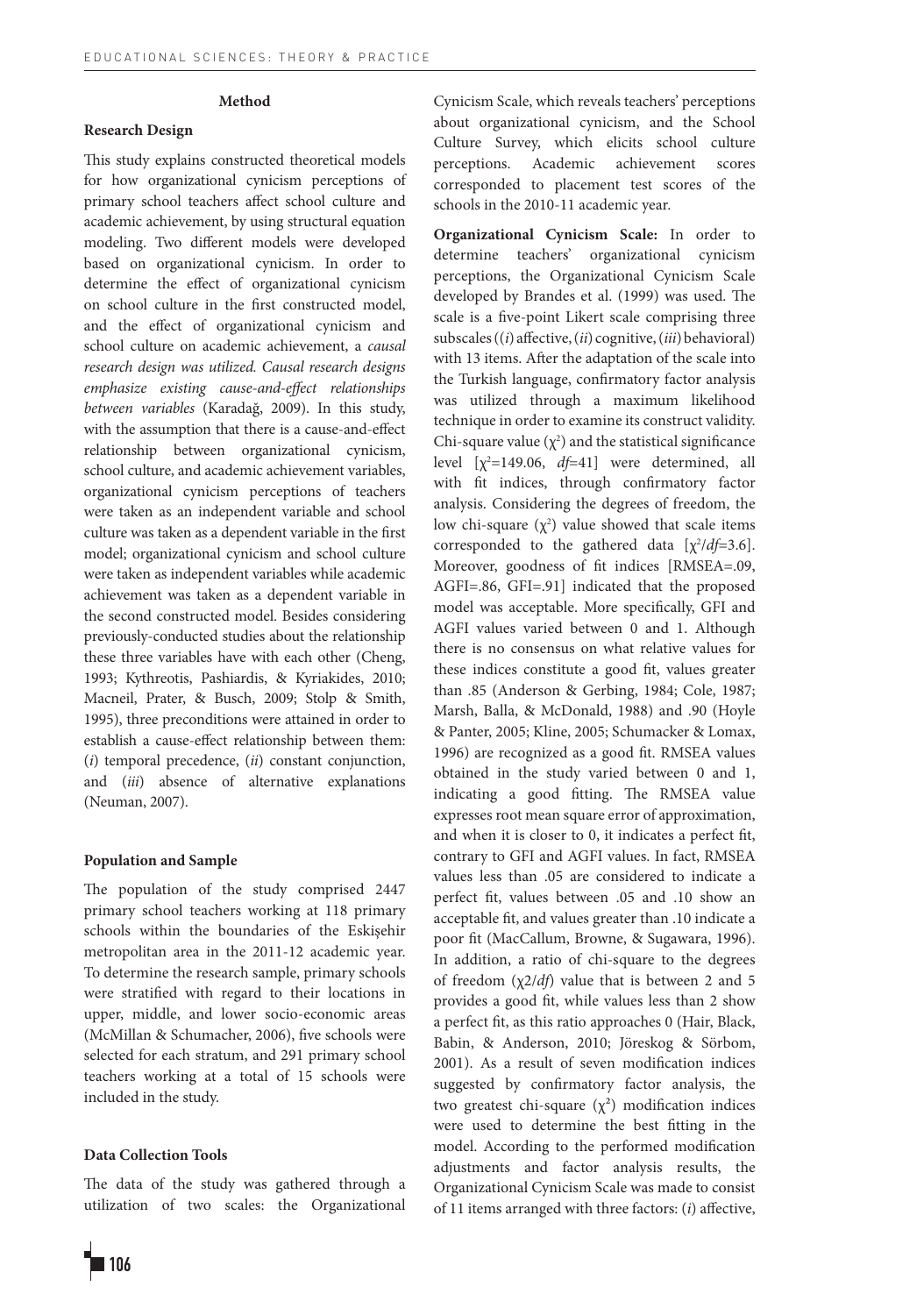(*ii*) cognitive, and (*iii*) behavioral. Higher scores on these factors indicated teachers' negative affective, cognitive, and behavioral attitudes, beliefs, and behaviors towards their schools.

**School Culture Survey:** For ascertaining teachers' school culture perceptions, the School Culture Survey developed by Gruenert (2000) was used. The scale is a five-point Likert scale comprised of six subscales ((*i) collaborative leadership*, (*ii*) teacher collaboration, (*iii) professional development*, (*iv*) collegial support, (*v*) unity of purpose, and (*vi*) learning partnership) with 35 items. After the adaptation of the scale into the Turkish language, confirmatory factor analysis was utilized through a maximum likelihood technique in order to examine its construct validity. Chi-square value  $(\chi^2)$  and statistical significance level  $[\chi^2=928.46,$ *df*=227] were inspected with all fit indices through confirmatory factor analysis. Considering the degrees of freedom, the low chi-square (χ2) value showed that scale items corresponded to the gathered data [χ2/*df*=4.0] (Hair et al., 2010; Jöreskog & Sörbom, 2001). Also, goodness of fit indices [RMSEA=.10, AGFI=.78, GFI=.74] indicated that the proposed model was acceptable (Jöreskog & Sörbom, 2001; MacCallum et al., 1996). As a result of performed modification adjustments suggested by confirmatory factor analysis and factor analysis, the School Culture Survey Scale included 35 items arranged with six factors: (*i*) instructional communication, (*ii*) collaborative leadership, (*iii*) trust, (*iv*) unity of purpose, (*v*) teacher collaboration, and (*vi*) professional development. Specifically, instructional communication included items related to communication behaviors of teachers used for instructional purpose, while the collaborative leadership dimension comprised items on teachers' interactions with school leaders and the behaviors facilitating collaboration between teachers. The trust subscale involved teachers' trust toward their colleagues and trust of school leaders toward the teachers, whereas the unity of purpose dimension included items about the mission statement of the school and its reflection on education. Teacher collaboration comprised items about behaviors fostering collaborative culture, and the last dimension, professional development, involved items related to teachers' feelings about developing new ideas and school improvement. In addition, Cronbach Alpha internal consistency coefficients of the Organizational Cynicism and School Culture Survey were also computed and identified as appropriate.

#### **Procedure**

The aim of this study was to test developed independent theoretical models investigating the relationship between primary school teachers' perceptions about organizational cynicism, school culture, and academic achievement. Since these models were formulated using theoretical concepts and structures that cannot be measured directly (organizational cynicism and school culture), their variables can be explained by structural equation modeling with the use of some indicators. In order to develop appropriate models, test them, and unify measurement errors in both observed and latent variables, path analysis was utilized. The methodology of the study consisted of the following stages:

(*i*) Construction of the theoretical model: Two different theoretical models were used in the study. In the first model, a structural equation model suggesting the relationship between organizational cynicism and school culture was constructed. This model involved three main components, namely, two measurement components and a structure component. Of the two measurement components, the first one, organizational cynicism (the exogenous variable of the study), was measured through three observed variables (affective, cognitive, and behavioral). The second measurement component, school culture (the endogenous variable of the study), was measured by six observed variables (instructional communication, collaborative leadership, trust, unity of purpose, teacher collaboration, and professional development). The structural model component theoretically shows the relations between latent variables, such as the relationship between organizational cynicism and school culture. In the model, it was assumed that organizational cynicism perceptions of teachers (exogenous variable) have effects on school culture (endogenous variable). The second model of the study proposed a structural equation model indicating the relationships between organizational cynicism, school culture, and academic achievement. This theoretical model consisted of a structural component that formulated the effect of organizational cynicism and school culture variables (latent variables) on academic achievement (observed variable). Hence, the main purpose of the constructed models was to validate whether such formulations can be acceptable.

(*ii*) Testing of the constructed model: At this stage, it is clear that models describing the relationships between organizational cynicism, school culture,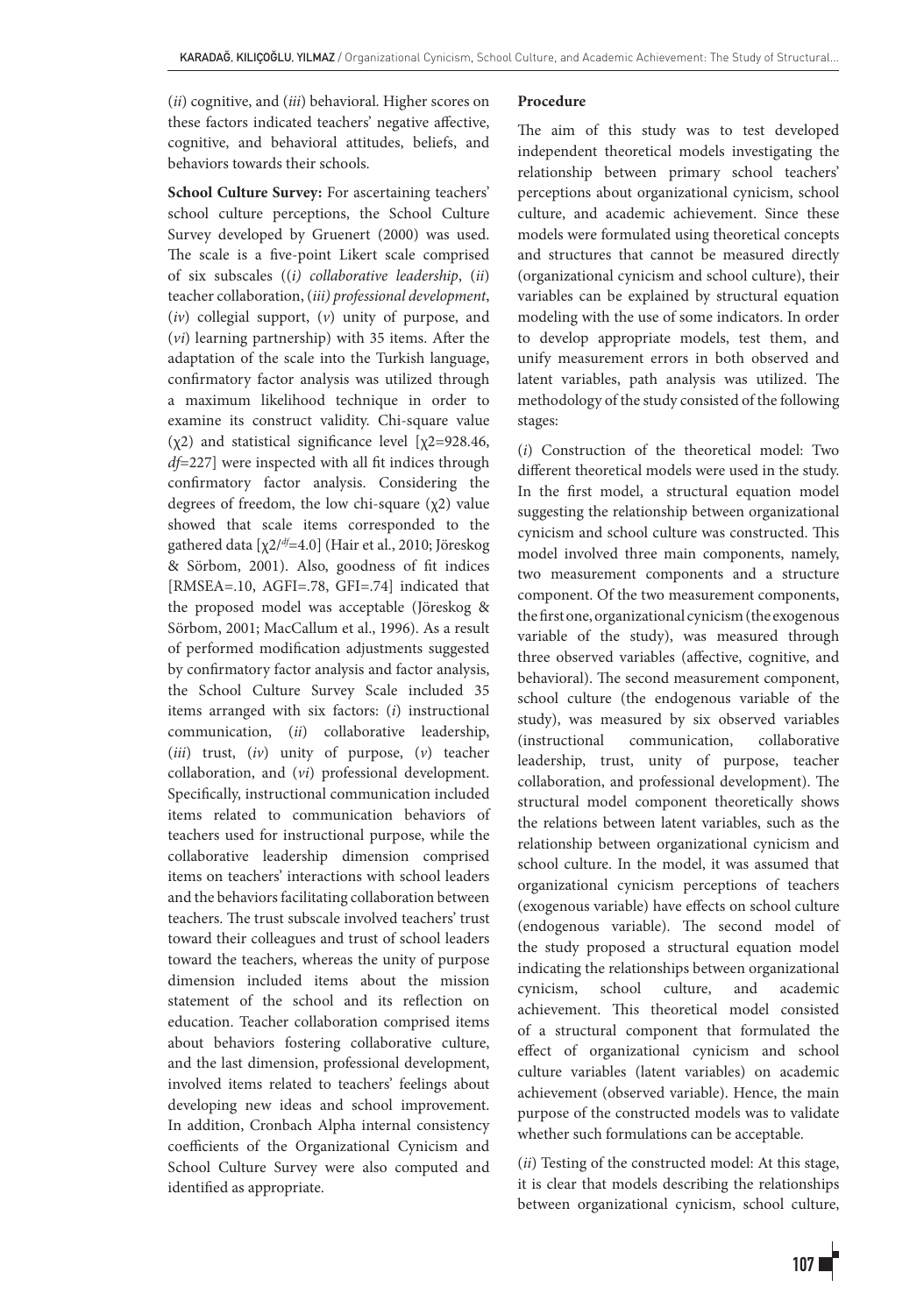and academic achievement variables were constructed with statistical acceptability. For the acceptable models, goodness of fit indices were calculated as follows: GFI [Goodness-of-fit index], AGFI [Adjusted goodness-of-fit index], RMSEA [Root mean square error of approximation], Chisquare  $[\chi^2]$ , degrees of freedom  $[df]$ , the ratio between chi-square and degrees of freedom [χ<sup>2</sup>/*df*], and *t* value. Standard values of these indices were considered in the study (Anderson & Gerbing, 1984; Cole, 1987; Jöreskog & Sörbom, 2001; Kline, 2005; Marsh et al., 1988; Schumacker & Lomax, 1996). As a result of acceptable goodness of fit indices, the relationships between variables and structures in the constructed models were accepted as statistically associated with the concerned structures.

#### **Results**

The study proposed two theoretical models that emphasize the effect of organizational cynicism on school culture, and the effects of organizational cynicism and school culture on academic achievement. Before testing the formulated models, correlation analysis and path analysis were performed respectively to examine the relationships between variables and to determine the associations between variables through computing goodness of fit indices.

# **Correlation Analysis Results of the Theoretical Model**

Mean values, standard deviations, and correlation coefficients of the variables are as follows: the highest mean value of teachers' cynicism corresponds to the behavioral aspect  $[\overline{X} = 2.32, SD = .95]$ , while the lowest value is observed in the affective dimension  $[\overline{X} = 1.78, SD = .92]$ . For the school culture variable, the highest mean value belongs to the mission factor  $[\overline{X} = 3.79, SD = .69]$ , whereas the lowest value belongs to the trust dimension  $[\overline{X} = 3.55, SD = .73]$ . In order to determine the relationship between organizational cynicism and school culture scores, a Pearson correlation analysis was conducted, and the results revealed that there are significant negative relationships between organizational cynicism and school culture factors (between -.23 and -.46). Likewise, there is a significant negative relationship between academic achievement and the behavioral aspect of organizational cynicism  $(r = -.12)$ .

# **Results of the Goodness of Fit Indices**

Goodness of fit indices for the constructed model with simultaneous contribution of latent and observed variables were determined through GFI, AGFI, RMSEA,  $\chi^2$  and  $\chi^2/df$  values. GFI, which measures the relative amount of covariance and the total variance explained by the model, was computed as .92 in the first model (organizational cynicism) and .91 in the second model (organizational cynicism, school culture, and academic achievement). Similarly, the AGFI value was calculated as .95 for the first model and .94 for the second model. These goodness of fit values indicate that the models were appropriate for the gathered data (Hoyle & Panter, 2005; Kline, 2005; Schumacker & Lomax, 1996). Moreover, RMSEA, which corresponds to the lack of fit of a model to the population data, was calculated as .06 for the first model and .07 for the second constructed model. Hence, the computed RMSEA values represent the appropriateness of the model for the obtained data (MacCallum et al., 1996). Arrows representing explained and unexplained variances for each latent variable were also included in the structural model. In the study,  $\chi^2$ /*df* values were computed as 2.3 for the first model and 2.5 for the second model, which indicate a good fit between observed and replicated covariance matrices (Hair et al., 2010; Jöreskog & Sörbom, 2001).

Path analysis results indicating the relationship between organizational cynicism, school culture, and academic achievement in the constructed models were also considered. Organizational cynicism, the first component and independent variable of the first structural equation model, consisted of three observed variables: affective, cognitive, and behavioral cynicism. Of these observed variables, the cognitive cynicism factor was the highest predictor of organizational cynicism  $(\lambda_{21}=0.96)$ . School culture, the second component and the dependent variable of the constructed model, involved six observed variables, namely, instructional communication, collaborative leadership, trust, unity of purpose, teacher collaboration, and professional development. Of these observed variables, teacher collaboration was the highest predictor of school culture ( $\lambda_{5} = .94$ ). In the third component of the developed model scrutinizing the effect of organizational cynicism on school culture, organizational cynicism explained -.46 variance of school culture. In the second constructed structural equation model with organizational cynicism, school culture,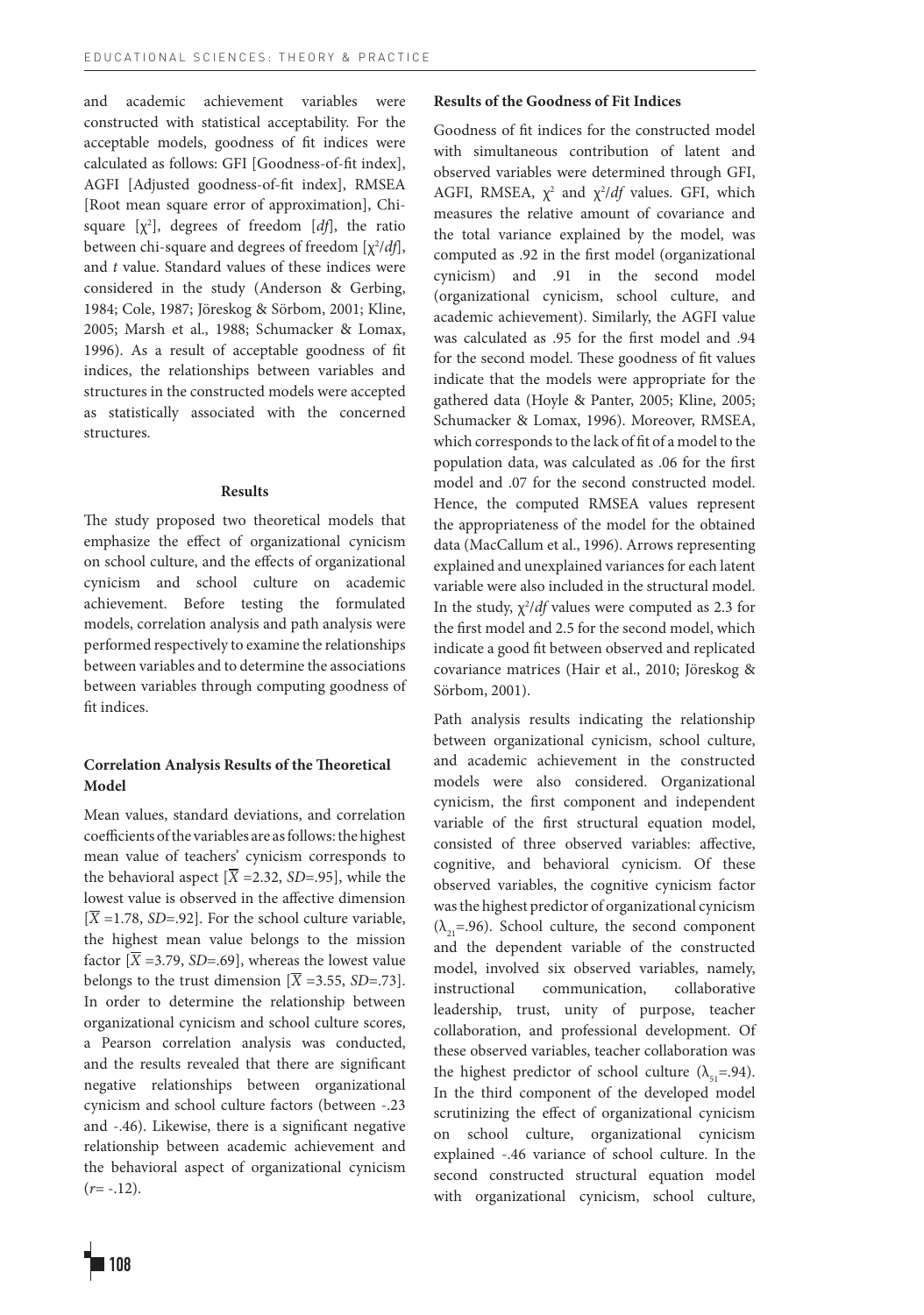and academic achievement, organizational cynicism accounted for -.16 variance of academic achievement and -.13 for school culture.

## **Discussion**

The path analysis results of the study with appropriate goodness of fit indices revealed that an interaction model of organizational cynicism, school culture, and academic achievement can be constructed. The study results fit with the related literature examining the relationship between school culture and academic achievement (Demirtaş, 2010a, 2010b; Gruenert, 2005; Kelly et al.,1998; Kythreotis et al., 2010; MacNeil et al., 2009; Salfi & Saeed, 2007; Stolp & Smith, 1995; Yahaya, Yahaya, Ramli, Hashim, & Zakariya, 2010). Even though there is limited research investigating the association between organizational cynicism, school culture, and academic achievement, a theoretical model can be constructed with the assumption that factors related to organizational cynicism such as organizational commitment, job satisfaction, motivation, and school climate have influence on school culture (Cheng, 1993; Stolp & Smith, 1995).

In the first developed model, it was demonstrated that of all organizational cynicism dimensions, teachers' cognitive cynicism perceptions were the highest predictor for organizational cynicism, the first measurement component and independent variable of the model. This reflected teachers' beliefs about the discrepancies between what the school says and does, inconsistencies between practices and deeds, and teachers' doubts about implementations in the school. The second measurement component and dependent variable of the model was highly predicted by teacher collaboration compared to other culture dimensions, instructional communication, collaborative leadership, trust, unity of purpose, and professional development.

The second structural equation model of the study was constructed in two steps: (*i*) the effect of organizational cynicism on school culture, and (*ii*) the effects of organizational cynicism and school culture on academic achievement as latent variables. The findings showed that as teachers' organizational cynicism perceptions increased, their school culture perceptions decreased (46%); as teachers' organizational cynicism perceptions increased, academic achievement decreased (16%); and as teachers' school culture perceptions increased, academic achievement increased (13%).

The first model of the study indicated that teachers' organizational cynicism perceptions have effects on their school culture perceptions. That is, teachers' negative beliefs, behaviors, and emotions about their schools influence their perceptions about teacher collaboration, instructional communication, collaborative leadership, trust, unity of purpose, and professional development. Researchers claim that cynicism within an organization may lead to undermining relations, distrust, depriving of interrelations, poor communication, and discourteous and unfair behaviors (Andersson, 1996; Dean et al., 1998; Kanter & Mirvis, 1989). Furthermore, scholars argue that organizational cynicism affects factors such as organizational commitment (Bedeian, 2007; Wanous et al., 2000), organizational citizenship (Andersson & Bateman, 1997; Evans et al., 2011; Jordan et al., 2007; Yetim & Ceylan, 2011), job satisfaction (Bedeian, 2007; Evans et al., 2011), organizational justice (Bernerth et al., 2007), and organizational climate (Brown & Cregan, 2008), which are closely related to organizational culture. Therefore, it is concluded that the above-mentioned studies have similarities with the present study, since organizational cynicism has negative influence on trust, instructional communication, and collaborative leadership, which form school culture. Given these results, it is also asserted that teachers may think their leaders lack leadership skills, and they may not care about developing their professionalism or acting within the goals of their schools. This situation may also negatively affect main components of school culture like school norms, beliefs, values, and traditions.

Another result of the study was in regards to the effect of school culture on academic achievement. School culture that connects school members and constitutes shared values has influence on and shapes the feelings and thoughts of administrators, teachers, and students (Deal & Peterson, 1999), and carries significance for academic achievement (Gruenert, 2005). Parallel to these findings and this study, other conducted studies have concluded that strong school culture gives birth to student achievement (Demirtaş, 2010a, 2010b; Hoy, Tarter, & Hoy, 2006; Kythreotis et al., 2010; Macneil et al., 2009; Maslowski, 2001; Salfi & Saeed, 2007; Schoen & Teddie, 2008; Stolp & Smith, 1995; Wang, Haertel, & Walberg, 1997; Yahaya et al., 2010). Therefore, it is clear that administrators' leadership skills, positive communication, collaboration and trust between teachers, acting within the aims of the school, and improving professional development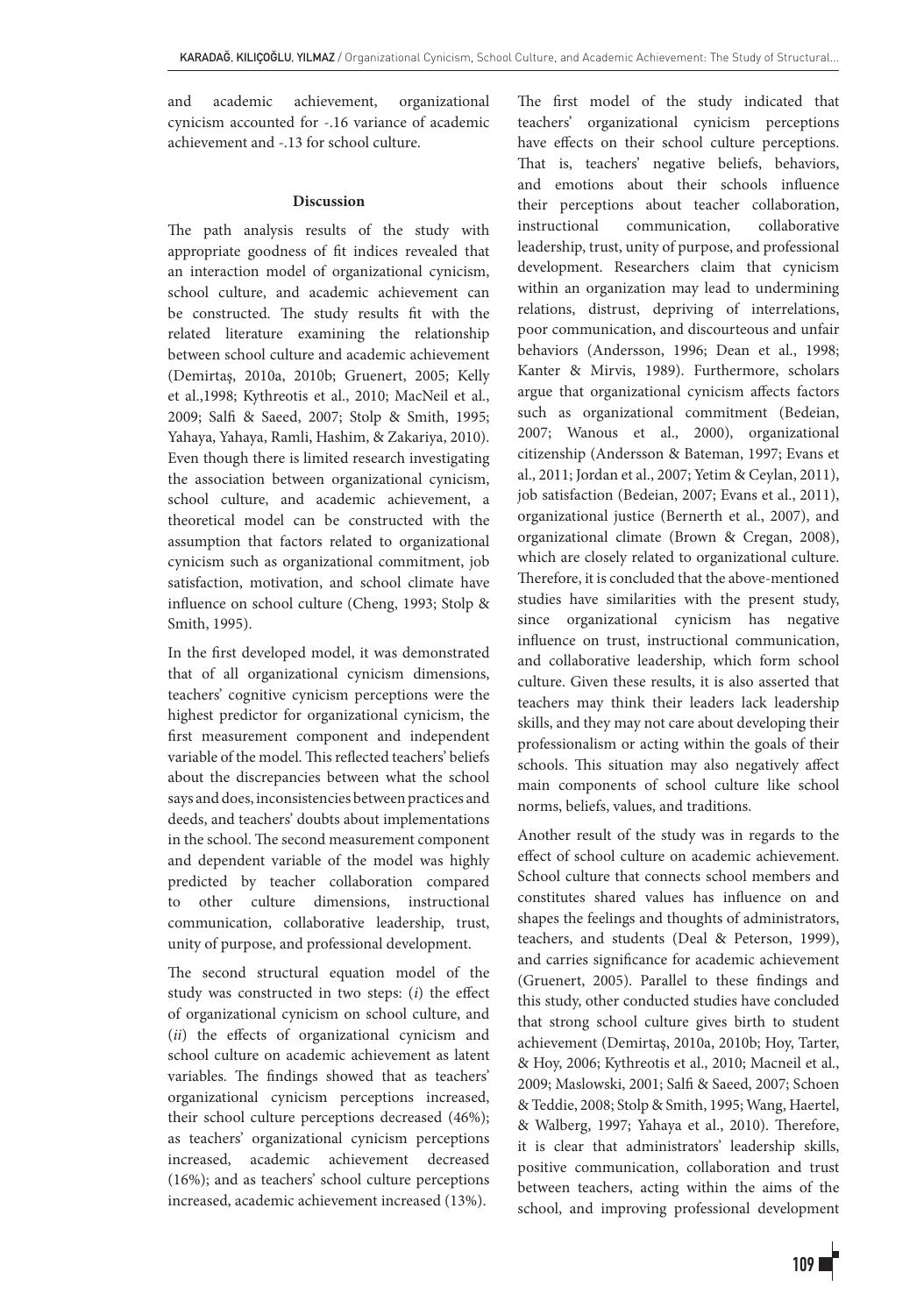have reflections on academic achievement of students as important components of school culture. Besides, school culture's impact on academic achievement (16%) which is thought to be affected by many individual and organizational factors shows the importance of school culture on academic achievement.

The last result of the study was the negative influence of teachers' organizational cynicism perceptions on academic achievement. This result clearly indicates that teachers' negative beliefs, feelings, and behaviors toward the school affect academic achievement. This may be related to performance of teachers, since cynicism which is negatively associated with employee performance (Andersson & Bateman, 1997; Johnson & O'Leary-Kelly, 2003; Kalağan & Aksu, 2010; Kutanis & Çetinel, 2010) may lead to teachers having low performances. In this context, teacher effectiveness and performance are important factors for students that affects the student himself, his parents, and physical and organizational features of academic achievement (Day, Sammons, & Gu, 2008; Goe, Bell, & Little, 2008; Ngoma, 2011). On the other hand, the findings of the study can be explained using expectancy theory, which is closely related to organizational cynicism. According to expectancy theory, one of the motivation theories, employees perform their work in line with their expectations and think that they will obtain rewards as a result of their efforts in the organization. Hence, their efforts and expectations influence their performances directly (Robbins, 2000). Moreover, the effect of cynicism on achievement may be accounted for by the Pygmalion effect, which is one of the theories of

social psychology, also referred to as the Rosenthal effect (Rosenthal & Jacobson, 1968). Specifically, disbelief in achievement, which is known as selffulfilling prophecy, and a failure expectation of teachers due to prior failures may lead to unsuccessfulness in schools. As a parallel to this theory, teachers' organizational cynicism is mostly explained by the belief aspect (cognitive cynicism) in the present study. Therefore, it is evident that teachers' thoughts about discrepancies in their schools, their doubtful approaches to planned implementations, disbelief in the policies and goals of the schools, and negative feelings toward their schools may have reflections on academic achievement.

To summarize, organizational cynicism encompassing teachers' negative and subversive feelings, beliefs, and behaviors about their schools affect school culture and academic achievement negatively. On the other hand, school culture is determined to be a factor that increases academic achievement. School administrations can overcome the negative influence of organizational cynicism in their schools by eliminating distrust within the school, conducting implementations consistent with the school purpose, enabling teachers' participation in decision-making processes, and creating a school culture that emphasizes accountability and high moral standards. In fact, the image of schools can be changed through planning social activities inside and outside the school, and improving the working conditions of teachers. The creation of achievement-oriented learning environment and culture can also increase student achievement.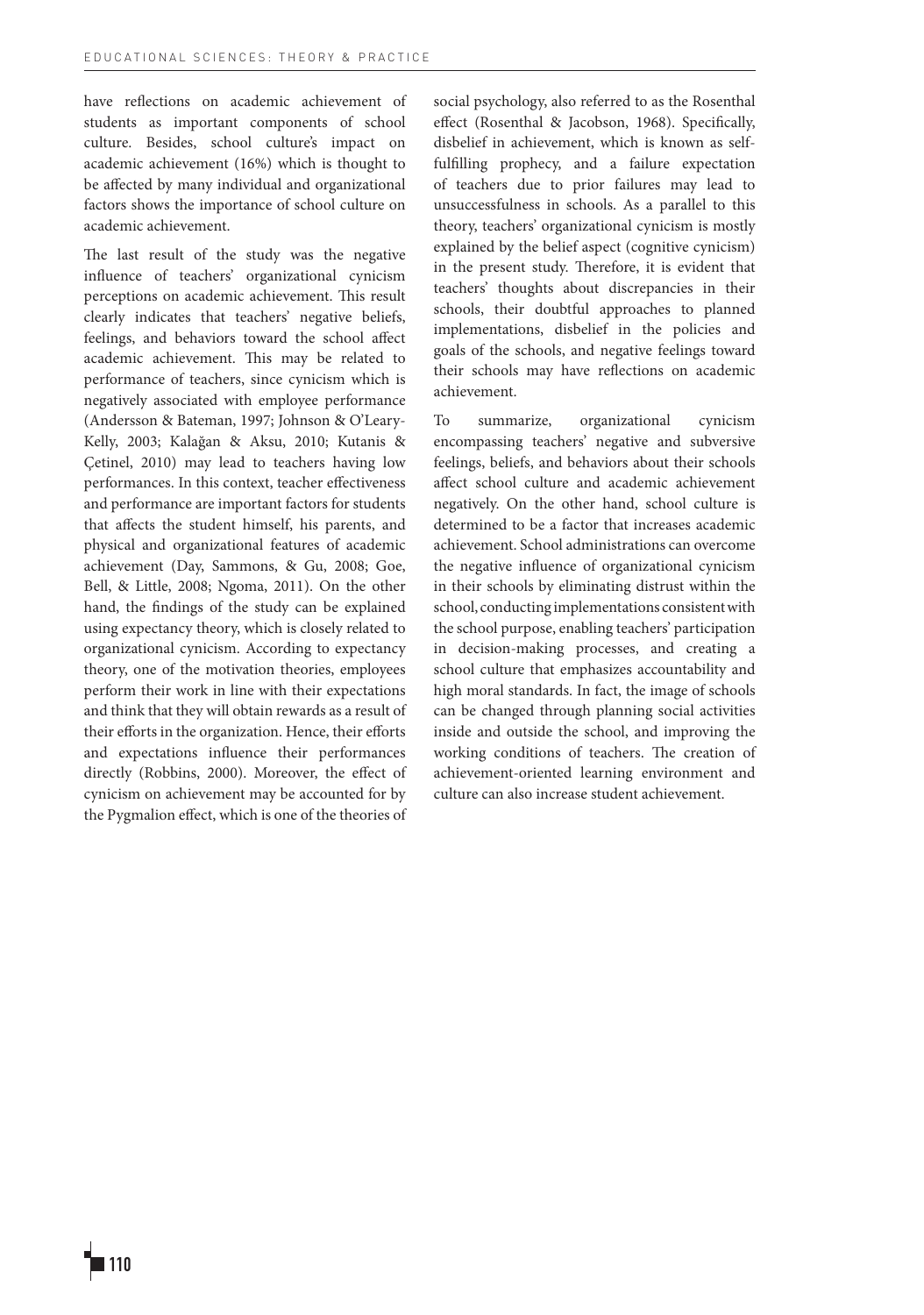#### **References/Kaynakça**

Abraham, R. (2000). Organizational cynicism: Bases and consequences. *Genetic, Social and General Psychology Monographs*, *126*, 269-292.

Aidla, A., & Vadi, M. (2007). Relationships between organizational culture and performance in Estonian schools with regard to their size. *Baltic Journal of Economics*, *7*(1), 3-17.

Alkire, G. J. (1995). Shaping your school's culture. *Trust for Educational Leadership*, *24*(7), 22-26.

Alvesson, M. (1993). *Cultural perspectives on organizations.*  Cambridge: Cambridge University Press.

Anderson, J. C., & Gerbing, D. (1984). The effect of sampling error on convergence, improper solutions, and goodness-of-fit indices for maximum likelihood confirmatory factor analysis. *Psychometrika*, *49*, 155-173. doi:10.1007/BF02294170

Andersson, L. (1996). Employee cynicism: An examination using a contract violation framework. *Human Relations*, *49*, 1395-1418. doi: 10.1177/001872679604901102

Andersson, L. M., & Bateman, T. S. (1997). Cynicism in the workplace: Some causes and effects. *Journal of Organizational Behavior*, *18*, 449-469. doi: 10.1002/(SICI)1099-1379(199709)18:5<449::AID-JOB808>3.0.CO;2-O

Ashford, S. J., Lee, C., & Bobko, P. (1989). Content, causes, and consequences of job insecurity: A theory-based measure and substantive test. *Academy of Management Journal, 32*, 803-829. doi: 10.2307/256569

Beare, H., Caldwell, B. J., & Millikan, R. H. (1989). *Creating an excellent school: Some new management techniques*. London: Routledge.

Bedeian, A. G. (2007). Even if the tower is "ivory", it isn't "white": Understanding the consequences of faculty cynicism. *Academy of Management Learning & Education*, *6*(1), 9-32.

Bernerth, J. B., Armenakis, A. A., Feild, H. S., & Walker, H. J. (2007). Justice, cynicism, and commitment: A study of important organizational change variables. *The Journal of Applied Behavioral Science*, *43*(3), 303-326. doi: 10.1177/0021886306296602

Bolman, L. G., & Deal, T. E. (1991). *Modern approaches to understanding and managing organizations*. San Francisco: Jossey-Bass.

Bommer, W. H., Rich, G. A., & Rubin, R. S. (2005). Changing attitudes about change: Longitudinal effects of transformational leader behavior on employee cynicism about organizational change. *Journal of Organizational Behavior*, *26*, 733-753. doi: 10.1002/job.342

Bonime, W. (1966). Competitiveness and cynicism as factors in personality distortion. In J. H. Merin, & S. H. Nagler (Eds.), *The etiology of neuroses* (pp. 152-158). New York: Science and Behavior Books.

Brandes, P., Dharwadkar, R., & Dean, J. W. (1999). Does organizational cynicism matter? Employee and supervisor perspectives on work outcomes. *Eastern Academy of Management Proceedings* (pp. 150-153). Outstanding Empirical Paper Award.

Brown, M., & Cregan, C. (2008). Organizational change cynicism: The role of employee involvement. *Human Resource Management, 47*(4), 667-686. doi: 10.1002/ hrm.20239

Canizo, T. L. (2002). *Establishing collaborative structures and relationships: Teacher leaders' experiences.* Arizona: The University of Arizona.

Cartwright, S., & Holmes, N. (2006). The meaning of work: The challenge of regaining employee engagement and reducing cynicism*. Human Resource Management Review*, *16*(2), 199-208. doi: 10.1016/j.hrmr.2006.03.012

Cheng, Y. C. (1993). Profiles of organizational culture and effective schools. *School Effectiveness and School Improvement*, *4*(2), 85-110. doi: 10.1080/0924345930040201

Cole, D. A. (1987). Utility of confirmatory factor analysis in test validation research. *Journal of Consulting and Clinical Psychology*, *55*, 1019-1031. doi: 10.1037/0022-006X.55.4.584

Cole, M. S., Bruch, H., & Vogel, B. (2006). Emotion as mediators of the relations between perceive supervisor support and psychological hardiness on employee cynicism. *Journal of Organizational Behavior*, *27*(4), 463- 484. doi: 10.1002/job.381

Cook, W. W., & Medley, D. M. (1954). Proposed hostility and parasaic virtue scales for the MMPI. *Journal of Applied Psychology, 38*, 414-418.

Cropanzano, R., Rupp, D. E., & Byrne, Z. S. (2003). The relationship of emotional exhaustion to work attitudes, job performance, and organizational citizenship behaviors. *Journal of Applied Psychology, 88,* 160-169. doi: 10.1037/0021-9010.88.1.160

Day, C., Sammons, P., & Gu, Q. (2008). Combining qualitative and quantitative methodologies in research on teachers' lives, work, and effectiveness: From integration to synergy. *Educational Researcher*, *37*(6), 330-342. doi: 10.3102/0013189X08324091

Deal, T. E., & Peterson, K. D. (1990). *The principal's role in shaping school culture*. Washington DC: Superintendent of Documents, U.S. Government Printing Office.

Deal, T. E., & Peterson, K. D. (1999). *Shaping school culture: The heart of leadership*. San Francisco, CA: Jossey Bass.

Deal, T. E., & Peterson, K. D. (2000). T*he Leadership paradox: Balancing logic and artistry in schools*. San Francisco: Jossey Bass.

Dean, J. W., Brandes, P., & Dharwadkar, R. (1998). Organizational cynicism. *The Academy of Management Review, 23*(2), 341-352.

Demirtaş, Z. (2010a). Okul kültürü ile öğrenci başarısı arasındaki ilişki. *Eğitim ve Bilim, 35*(158), 3-13.

Demirtaş, Z. (2010b). Liselerde okul kültürü ve öğrenci başarısı arasındaki ilişki. *Mustafa Kemal Üniversitesi Sosyal Bilimler Enstitüsü Dergisi, 7*(13), 208-223.

Dumay, X. (2009). Origins and consequences of schools' organizational culture for student achievement. *Educational Administration Quarterly*, *45*, 523-555. doi: 10.1177/0013161X09335873

Eaton, J. A. (2000). *A social motivation approach to organizational cynicism* (Masters' thesis, York University, Toronto, Canada). Retrieved from http://www.nlc-bnc.ca/ obj/s4/f2/dsk2/ftp01/MQ59131.pdf

Edmonds, R. (1979). Effective schools for urban poor. *Educational Leadership*, *37*(1), 15-24. (ERIC Document Reproduction Service No: EJ208051)

Eiguer, A. (1999). Cynicism: Its function in the perversions. *International Journal of Psychoanalysis, 80*, 671-84. doi: 10.1516/0020757991598981

Evans, R. (1996). *The human side of school change*. San Francisco: Jossey-Bass.

Evans, W. R., Goodman, J. M., & Davis, W. D. (2011). The impact of perceived corporate citizenship on organizational cynicism, OCB, and employee deviance. *Human Performance*, *24*, 79-97. doi: 10.1080/08959285.2010.530632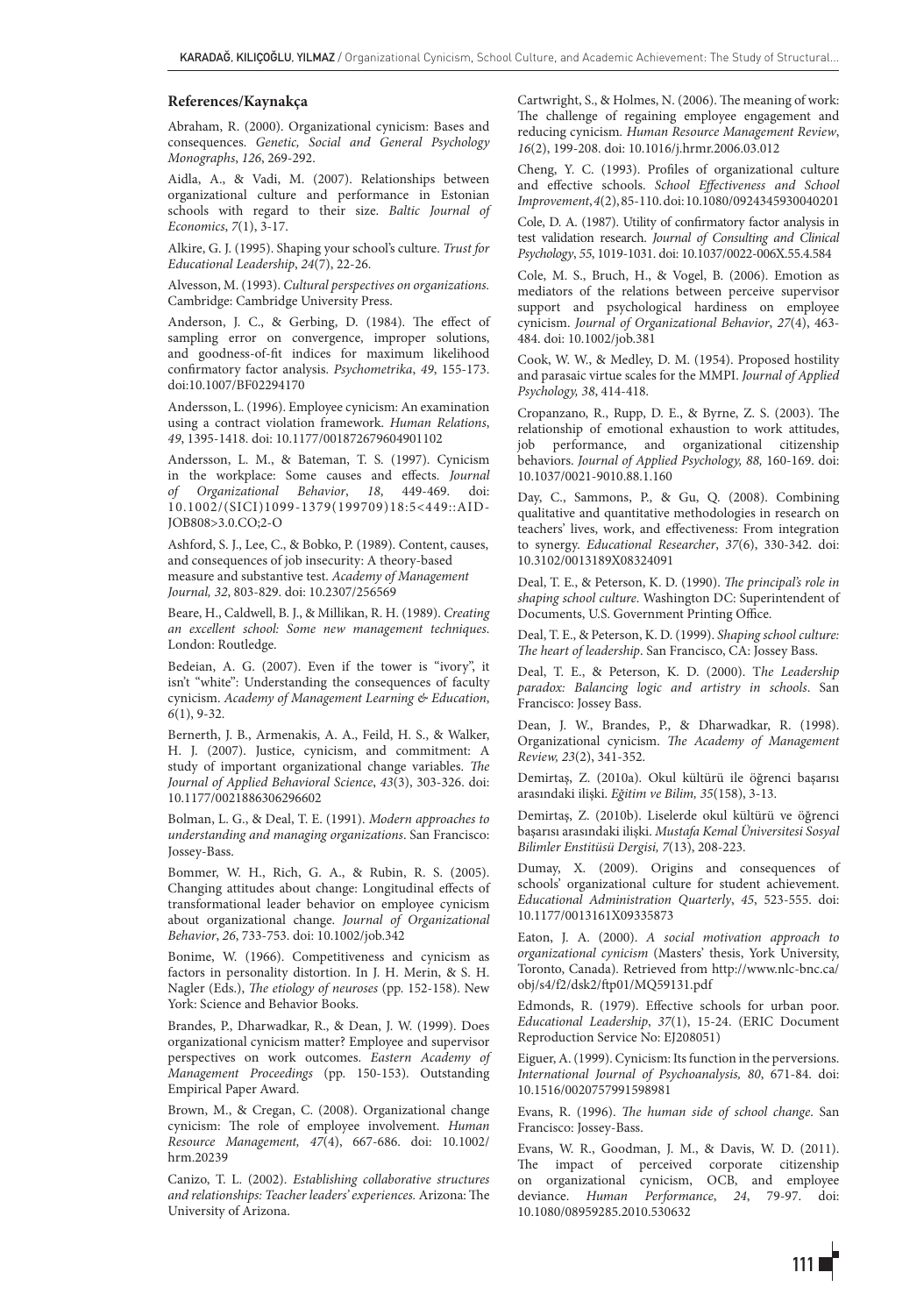Ferres, N., & Connell, J. (2004). Emotional intelligence in leaders: an antidote for cynicism towards change? *Strategic Change*, *13*, 61-71. doi: 10.1002/jsc.665

Fyans, L. J., & Maehr, M. L. (1990). *School culture, student ethnicity and motivation*. Urbana, IL: The National Center for School Leadership.

Gaziel, H. H. (1997). Impact of school culture on effectiveness of secondary schools with disadvantaged students. *Journal of Educational Research*, *90*, 310-318. doi: 10.1080/00220671.1997.10544587

Giles, W. A. (1998). *A study of school culture in a higher achieving and lower achieving urban high school* (Doctoral Dissertation, University of Kansas, Kansas, USA).

Goe, L., Bell, C., & Little, O. (2008). *Approaches to evaluating teacher effectiveness: A research synthesis*. Washington, DC: National Comprehensive Center for Teacher Quality. Retrieved from http://www.tqsource.org/ publications/teacherEffectiveness.php

Goldring, L. (2002). The power of school culture. *Leadership*, *32*, 32-35. (ERIC Document Reproduction Service No: EJ659104)

Gruenert, S. (2000). Shaping a new school culture. *Contemporary Education*, *71*(2), 14-18.

Gruenert, S. (2005). Correlations of collaborative school cultures with student achievement. *NASSP Bulletin, 89*, 43- 55. doi: 10.1177/019263650508964504

Hair, J. F., Black, W. C., Babin, B. J., & Anderson, R. E. (2010). *Multivariate data analysis: A global perspective*. Upper Saddle River, New Jersey: Pearson.

Harris, A. (2002). *School improvement: What's in it for schools?* New York: Roadledge Falmer.

Hatch, M. J. (1997). *Organization theory: Modern, symbolic, and postmodern perspectives*. Oxford: Oxford University Press.

Heck, R. H., & Marcoulides, G. A. (1996). School culture and performance: Testing the invariance of an organizational model. *School Effectiveness and School Improvement*, *7*, 76-95. doi: 10.1080/0924345960070104

Heckman, P. E. (1993). School restructuring in practice: Reckoning with the culture of school. *International Journal of Educational Reform*, *2*(3), 263-271.

Hofstede, G. (1998). Attitudes, values and organizational culture: Disentangling the concepts. *Organization Studies*, *19*(3), 477-492. doi: 10.1177/017084069801900305

Hopkins, D., Ainscow, M., & West, M. (1994). *School improvement in an era of change*. New York: Teachers College Press.

Hoy, W. K., & Miskel, C. G. (1991). *Educational administration: Theory, research and practice*. New York: McGraw-Hill.

Hoy, W. K., Tarter, C. J., & Hoy, A. W. (2006). Academic optimism of schools: A force for student achievement. *American Educational Research Journal, 43*(3), 425-446. doi: 10.3102/00028312043003425

Hoyle, R. H., & Panter, A. T. (1995). Writing about structural equation models. In R. H. Hoyle (Ed.), *Structural equation modeling: Concepts, issues, and applications* (pp. 158-176). Thousand Oaks, CA: Sage Publications.

İnce, M., & Turan, Ş. (2011). Organizational cynicism as a factor that affects the organizational change in the process of globalization and an application in Karaman's public institutions. *European Journal of Economics, Finance and Administrative Sciences*, *37*, 104-121.

Johnson, J. L., & O'Leary-Kelly, A. M. (2003). The effects of psychological contract breach and organizational cynicism: not all social exchange violations are created equal. *Journal of Organizational Behavior, 24,* 627-647. doi: 10.1002/job.207

Jordan, M., Schraeder, M., Feild, H. S., & Armenakis, A. A. (2007). Organizational citizenship behavior, job attitudes, and the psychological contract. *Military Psychology*, *19*(4), 259-271. doi: 10.1080/08995600701548122

Jöreskog, K., & Sörbom, D. (2001). *LISREL 8.51*. Mooresvile: Scientific Software.

Kalağan, G., & Aksu, M. B. (2010). Organizational cynicism of the research assistants: A case of Akdeniz Univesity. *Provedia Social and Behavioral Sciences*, *2*, 4820-4825.

Kanter, D. L., & Mirvis, P. H. (1989). *The cynical Americans: Living and working in an age of discontent and disillusion*. San Francisco: Jossey-Bass.

Karadağ, E. (2009). Spiritual leadership and organizational culture: A study of structural equation model. *Educational Sciences: Theory & Practice, 9*(3), 1357-1405.

Kelly, P. A., Brown, S., Butler, A., Gittens, P., Taylor, C., & Zeller, P. (1998). A place to hang our hats. *Educational Leadership, 56*(1), 62-64.

Kline, R. B. (2005). *Principle and practice of structural equation modeling*. New York, NY: Guilford.

Kotter, J. P., & Heskett, J. L. (1992). *Corporate culture and performance*. New York: Hardcover.

Kutanis, R. O. ve Çetinel E. (2010). Adaletsizlik algısı sinizmi tetikler mi?: Bir örnek olay. *Dumlupınar Üniversitesi Sosyal Bilimler Dergisi*, *1*(26), 186-195.

Kythreotis, A., Pashiardis, P., & Kyriakides, L. (2010). The influence of school leadership styles and culture on students' achievement in Cyprus primary schools. *Journal of Educational Administration*, *48*(2), 218-240. doi: 10.1108/09578231011027860

Lima, N. E. (2006). *A case study on principal behaviors cultivating a positive school culture in an elementary school*  (Doctoral dissertation, Johnson & Wales University, Rode Island, USA). Retrieved from http://scholarsarchive.jwu. edu/dissertations/AAI3234451/

Lind, E. A., & Tyler, T. (1988). *The social psychology of procedural justice*. New York: Plenum Press.

MacCallum, R. C., Browne, M. W., & Sugawara, H. M. (1996). Power analysis and determination of sample size for covariance structure modeling. *Psychological Methods*, *1*(2), 130-149. doi: 10.1037/1082-989x.1.2.130

MacMillan, J. H., & Schumacker, S. (2006). *Research in education: Evidence-based inquiry*. Boston: Pearson/ Allyn &ve Bacon.

Macneil, A. J., Prater, D. L., & Busch, S. (2009). The effects of school culture and climate on student achievement. *International Journal of Leadership in Education, 12*(1), 73- 84. doi: 10.1080/13603120701576241

Marsh, H. W., Balla, J. R., & McDonald, R. P. (1988). Goodness-of-fit indexes in confirmatory factory analysis: The effects of sample size. *Psychological Bulletin*, *103*(3), 391-410. doi: 10.1007/BF01102761

Masland, T. A. (1985). Organizational culture in the study of higher education. *The Review of Higher Education, 8*(2), 157-168. (ERIC Document Reproduction Service No: EI315524)

Maslowski, R. (2001). *School culture and school performance: An explorative study into the organizational culture of secondary schools and their effects.* Endschede, The Netherlands: Twente University Press.